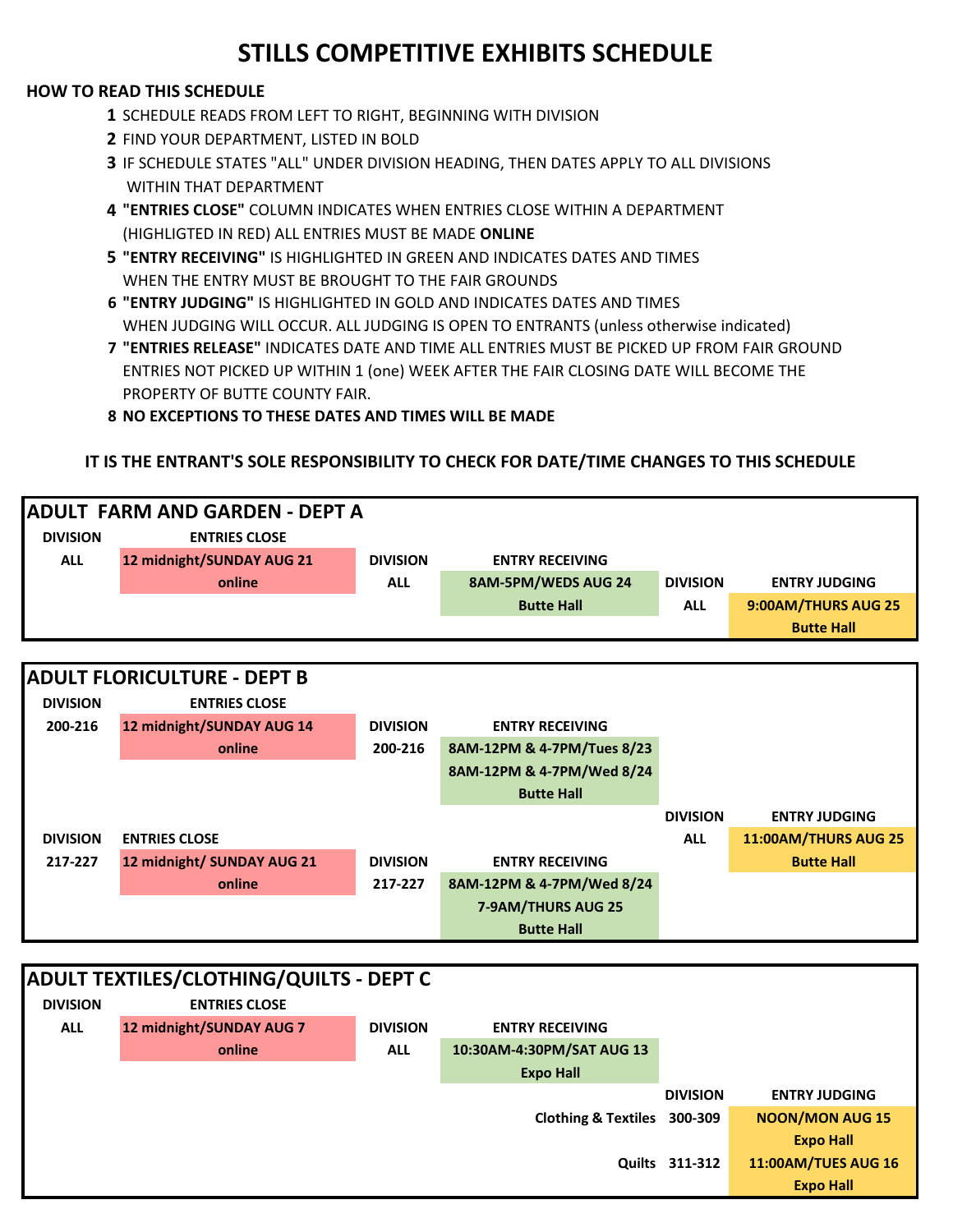|                 | <b>ADULT PRESERVED FOODS - DEPT D</b>        |                 |                                              |                 |                                    |  |  |
|-----------------|----------------------------------------------|-----------------|----------------------------------------------|-----------------|------------------------------------|--|--|
| <b>DIVISION</b> | <b>ENTRIES CLOSE</b>                         |                 |                                              |                 |                                    |  |  |
| <b>ALL</b>      | 12 midnight/SUNDAY AUG 7                     | <b>DIVISION</b> | <b>ENTRY RECEIVING</b>                       |                 |                                    |  |  |
|                 | online                                       | <b>ALL</b>      | 10:30AM-4:30PM/SAT AUG 13                    | <b>DIVISION</b> | <b>ENTRY JUDGING</b>               |  |  |
|                 |                                              |                 | <b>Expo Hall</b>                             | <b>ALL</b>      | 9:00AM/TUES AUG 16                 |  |  |
|                 |                                              |                 |                                              |                 | <b>Expo Hall</b>                   |  |  |
|                 |                                              |                 |                                              |                 |                                    |  |  |
|                 | <b>ADULT BAKING AND CONFECTIONS - DEPT E</b> |                 |                                              |                 |                                    |  |  |
| <b>DIVISION</b> | <b>ENTRIES CLOSE</b>                         |                 |                                              |                 |                                    |  |  |
| <b>ALL</b>      | 12 midnight/SUNDAY AUG 14                    | <b>DIVISION</b> | <b>ENTRY RECEIVING</b>                       |                 |                                    |  |  |
|                 | online                                       | <b>ALL</b>      | 8AM-NOON/WEDS AUG 24                         | <b>DIVISION</b> | <b>ENTRY JUDGING</b>               |  |  |
|                 |                                              |                 | <b>Expo Hall</b>                             | <b>ALL</b>      | <b>1PM/WEDS AUG 24</b>             |  |  |
|                 |                                              |                 |                                              |                 | <b>Expo Hall</b>                   |  |  |
|                 |                                              |                 |                                              |                 |                                    |  |  |
|                 |                                              |                 |                                              |                 |                                    |  |  |
|                 | <b>ADULT FINE ARTS - DEPT F</b>              |                 |                                              |                 |                                    |  |  |
| <b>DIVISION</b> | <b>ENTRIES CLOSE</b>                         |                 |                                              |                 |                                    |  |  |
| <b>ALL</b>      | 12 midnight/SUNDAY AUG 7                     | <b>DIVISION</b> | <b>ENTRY RECEIVING</b>                       |                 |                                    |  |  |
|                 | online                                       | <b>ALL</b>      | 10:30AM-4:30PM/SAT AUG 13                    | <b>DIVISION</b> | <b>ENTRY JUDGING</b>               |  |  |
|                 |                                              |                 | <b>Expo Hall</b>                             | <b>ALL</b>      | 9AM/MON AUG 15                     |  |  |
|                 |                                              |                 |                                              |                 | <b>Expo Hall</b>                   |  |  |
|                 |                                              |                 |                                              |                 |                                    |  |  |
|                 |                                              |                 |                                              |                 |                                    |  |  |
|                 | <b>ADULT PHOTOGRAPHY - DEPT G</b>            |                 |                                              |                 |                                    |  |  |
| <b>DIVISION</b> | <b>ENTRIES CLOSE</b>                         |                 |                                              |                 |                                    |  |  |
| <b>ALL</b>      | 12 midnight/SUNDAY AUG 7                     | <b>DIVISION</b> | <b>ENTRY RECEIVING</b>                       |                 |                                    |  |  |
|                 | online                                       | <b>ALL</b>      | 10:30AM-4:30PM/SAT AUG 13                    | <b>DIVISION</b> | <b>ENTRY JUDGING</b>               |  |  |
|                 |                                              |                 | <b>Expo Hall</b>                             | <b>ALL</b>      | 11AM/MON AUG 15                    |  |  |
|                 |                                              |                 |                                              |                 | <b>Expo Hall</b>                   |  |  |
|                 |                                              |                 |                                              |                 |                                    |  |  |
|                 | ADULT CRAFTS/HOME/INDUSTRIAL ARTS - DEPT Q   |                 |                                              |                 |                                    |  |  |
| <b>DIVISION</b> | <b>ENTRIES CLOSE</b>                         |                 |                                              |                 |                                    |  |  |
| <b>ALL</b>      | 12 midnight/SUNDAY AUG 7                     | <b>DIVISION</b> | <b>ENTRY RECEIVING</b>                       |                 |                                    |  |  |
|                 | online                                       | <b>ALL</b>      | 10:30AM-4:30PM/SAT AUG 13                    | <b>DIVISION</b> | <b>ENTRY JUDGING</b>               |  |  |
|                 |                                              |                 | OR BY APPT                                   | <b>ALL</b>      | <b>2PM/MON AUG 15</b>              |  |  |
|                 |                                              |                 | <b>Expo Hall</b>                             |                 | <b>Expo Hall</b>                   |  |  |
|                 |                                              |                 |                                              |                 |                                    |  |  |
|                 | <b>GENERATIONAL PROJECTS - DEPT R</b>        |                 |                                              |                 |                                    |  |  |
| <b>DIVISION</b> | <b>ENTRIES CLOSE</b>                         |                 |                                              |                 |                                    |  |  |
| <b>ALL</b>      | 12 midnight/SUNDAY AUG 7                     | <b>DIVISION</b> | <b>ENTRY RECEIVING</b>                       |                 |                                    |  |  |
|                 | online                                       | <b>ALL</b>      | 10:30AM-4:30PM/SAT                           | <b>DIVISION</b> | <b>ENTRY JUDGING</b>               |  |  |
|                 |                                              |                 | <b>AUG 13 OR BY APPT</b><br><b>Expo Hall</b> | <b>ALL</b>      | 2PM/MON AUG 15<br><b>Expo Hall</b> |  |  |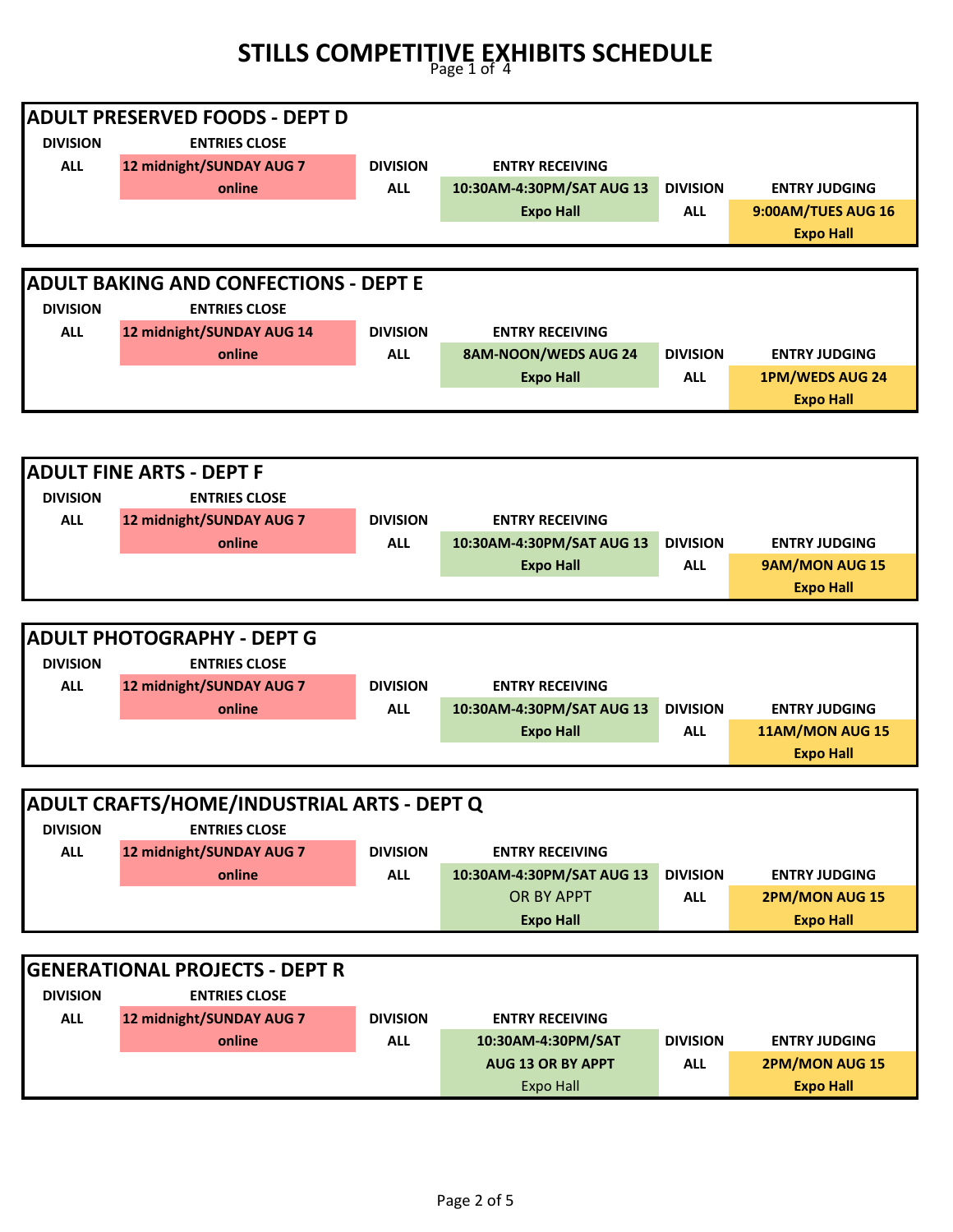### **PARTMENTS H & J**

| YOUTH FARM AND GARDEN - DEPT H          |                                         |                 |                             |                       |                            |  |
|-----------------------------------------|-----------------------------------------|-----------------|-----------------------------|-----------------------|----------------------------|--|
| <b>DIVISION</b><br><b>ENTRIES CLOSE</b> |                                         |                 |                             |                       |                            |  |
| 500-504                                 | 12 midnight/SUNDAY AUG 21               | <b>DIVISION</b> | <b>ENTRY RECEIVING</b>      |                       |                            |  |
|                                         | online                                  | 500-504         | 8AM-5PM/WEDS AUG 24         | <b>DIVISION</b>       | <b>ENTRY JUDGING</b>       |  |
|                                         |                                         |                 | <b>Butte Hall</b>           | 500-504               | 9:00AM/THURS AUG 25        |  |
|                                         |                                         |                 |                             |                       | <b>Butte Hall</b>          |  |
|                                         |                                         |                 |                             |                       |                            |  |
|                                         | YOUTH FLORICULTURE - DEPT H             |                 |                             |                       |                            |  |
| <b>DIVISION</b>                         | <b>ENTRIES CLOSE</b>                    |                 |                             |                       |                            |  |
| 510--512                                | 12 midnight/SUNDAY AUG 14               | <b>DIVISION</b> | <b>ENTRY RECEIVING</b>      |                       |                            |  |
|                                         | online                                  | 510-512         | 8AM-12PM & 4-7PM/Tues 8/23  |                       |                            |  |
|                                         |                                         |                 | 8AM-12PM & 4-7PM/Wed 8/24   |                       |                            |  |
|                                         |                                         |                 | <b>Butte Hall</b>           | <b>DIVISION</b>       | <b>ENTRY JUDGING</b>       |  |
|                                         |                                         |                 |                             | <b>ALL</b>            | 11:00AM/THURS AUG 25       |  |
| <b>DIVISION</b>                         | <b>ENTRIES CLOSE</b>                    |                 |                             |                       | <b>Butte Hall</b>          |  |
| Fresh Cuts**                            | 12 midnight/ SUNDAY AUG 21              | <b>DIVISION</b> | <b>ENTRY RECEIVING</b>      |                       |                            |  |
| 513-514                                 | online                                  | 513-514         | 8AM-12PM & 4-7PM/Wed 8/24   |                       |                            |  |
|                                         |                                         |                 | 7-9AM/THURS AUG 25          |                       |                            |  |
|                                         |                                         |                 | <b>Butte Hall</b>           |                       |                            |  |
|                                         | YOUTH TEXTILES/CLOTHING/QUILTS - DEPT H |                 |                             |                       |                            |  |
| <b>DIVISION</b>                         | <b>ENTRIES CLOSE</b>                    |                 |                             |                       |                            |  |
| 520-524                                 | 12 midnight/SUNDAY AUG 7                | <b>DIVISION</b> | <b>ENTRY RECEIVING</b>      |                       |                            |  |
|                                         | online                                  | 520-524         | 10:30AM-4:30PM/SAT AUG 13   |                       |                            |  |
|                                         |                                         |                 | <b>Expo Hall</b>            |                       |                            |  |
|                                         |                                         |                 |                             | <b>DIVISION</b>       | <b>ENTRY JUDGING</b>       |  |
|                                         |                                         |                 | Clothing & Textiles 520-522 |                       | <b>NOON/MON AUG 15</b>     |  |
|                                         |                                         |                 |                             |                       | <b>Expo Hall</b>           |  |
|                                         |                                         |                 |                             | <b>Quilts 523-524</b> | <b>11:00AM/TUES AUG 16</b> |  |
|                                         |                                         |                 |                             |                       | <b>Expo Hall</b>           |  |
|                                         | YOUTH PRESERVED FOODS - DEPT H          |                 |                             |                       |                            |  |
| <b>DIVISION</b>                         | <b>ENTRIES CLOSE</b>                    |                 |                             |                       |                            |  |
| 530-532                                 | 12 midnight/SUNDAY AUG 7                | <b>DIVISION</b> | <b>ENTRY RECEIVING</b>      |                       |                            |  |
|                                         | online                                  | 530-532         | 10:30AM-4:30PM/SAT AUG 13   | <b>DIVISION</b>       | <b>ENTRY JUDGING</b>       |  |
|                                         |                                         |                 | <b>Expo Hall</b>            | 530-532               | 9:00AM/TUES AUG 16         |  |
|                                         |                                         |                 |                             |                       | <b>Expo Hall</b>           |  |
|                                         | YOUTH BAKING AND CONFECTIONS - DEPT H   |                 |                             |                       |                            |  |
| <b>DIVISION</b>                         | <b>ENTRIES CLOSE</b>                    |                 |                             |                       |                            |  |
| 540-543                                 | 12 midnight/SUNDAY AUG 14               | <b>DIVISION</b> | <b>ENTRY RECEIVING</b>      |                       |                            |  |
|                                         | online                                  | 540-543         | 8AM-NOON/WEDS AUG 24        | <b>DIVISION</b>       | <b>ENTRY JUDGING</b>       |  |
|                                         |                                         |                 | <b>Expo Hall</b>            | 540-543               | <b>1PM/WEDS AUG 24</b>     |  |
|                                         |                                         |                 |                             |                       |                            |  |
|                                         |                                         |                 |                             |                       | <b>Expo Hall</b>           |  |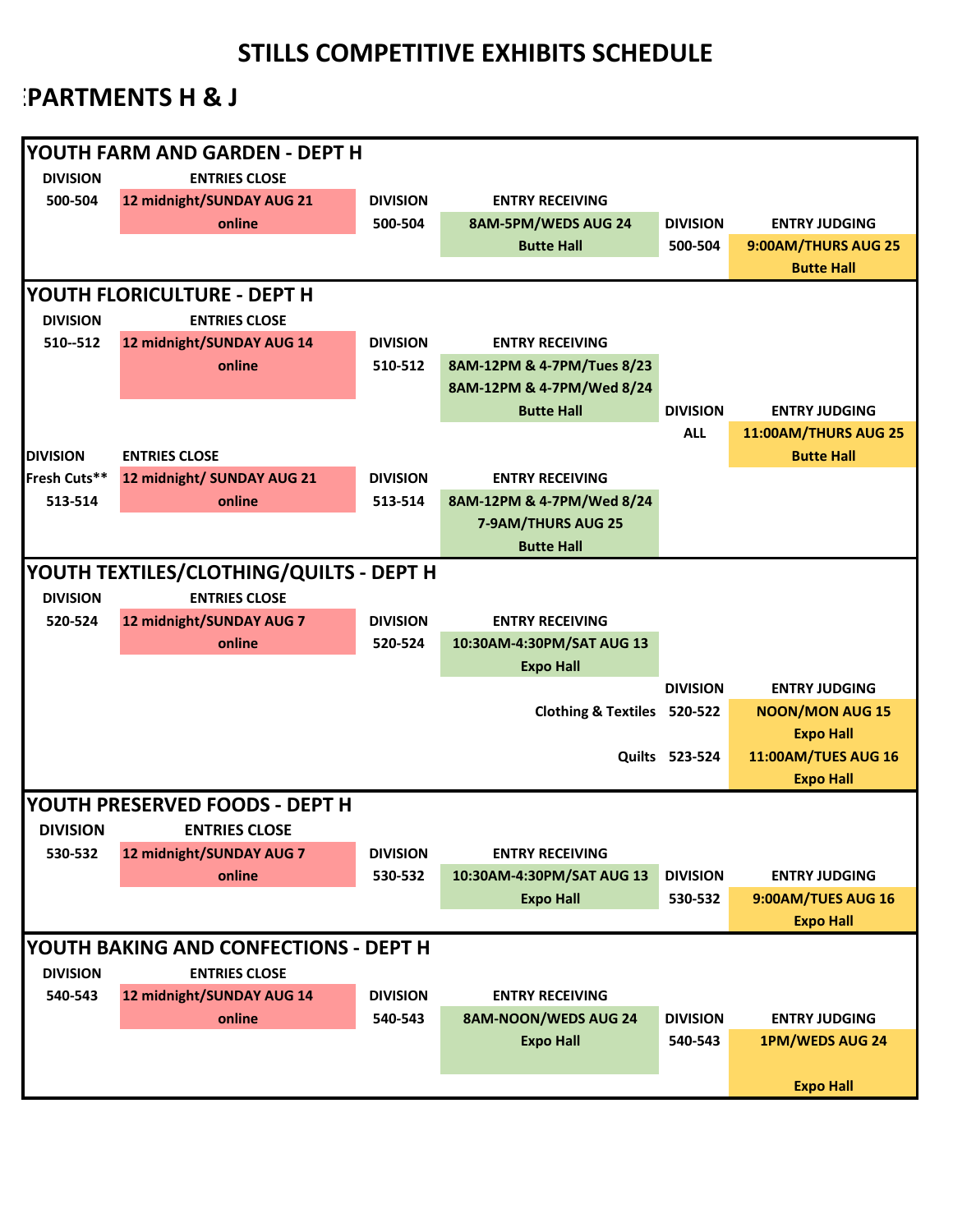|                 | IYOUTH FINE ARTS - DEPT H                   |                 |                           |                 |                          |
|-----------------|---------------------------------------------|-----------------|---------------------------|-----------------|--------------------------|
| <b>DIVISION</b> | <b>ENTRIES CLOSE</b>                        |                 |                           |                 |                          |
| 550-554         | 12 midnight/SUNDAY AUG 7                    | <b>DIVISION</b> | <b>ENTRY RECEIVING</b>    |                 |                          |
|                 | online                                      | 550-554         | 10:30AM-4:30PM/SAT AUG 13 | <b>DIVISION</b> | <b>ENTRY JUDGING</b>     |
|                 |                                             |                 | <b>Expo Hall</b>          | 550-554         | 9AM/MON AUG 15           |
|                 |                                             |                 |                           |                 | <b>Expo Hall</b>         |
|                 | <b>YOUTH PHOTOGRAPHY - DEPT H</b>           |                 |                           |                 |                          |
| <b>DIVISION</b> | <b>ENTRIES CLOSE</b>                        |                 |                           |                 |                          |
| 560-563         | 12 midnight/SUNDAY AUG 7                    | <b>DIVISION</b> | <b>ENTRY RECEIVING</b>    |                 |                          |
|                 | online                                      | 560-563         | 10:30AM-4:30PM/SAT AUG 13 | <b>DIVISION</b> | <b>ENTRY JUDGING</b>     |
|                 |                                             |                 | <b>Expo Hall</b>          | 560-563         | 11AM/MON AUG 15          |
|                 |                                             |                 |                           |                 | <b>Expo Hall</b>         |
|                 | YOUTH CRAFTS/HOME/INDUSTRIALS ARTS - DEPT H |                 |                           |                 |                          |
| <b>DIVISION</b> | <b>ENTRIES CLOSE</b>                        |                 |                           |                 |                          |
| 570-579         | 12 midnight/SUNDAY AUG 7                    | <b>DIVISION</b> | <b>ENTRY RECEIVING</b>    |                 |                          |
|                 | online                                      | 570-579         | 10:30AM-4:30PM/SAT AUG 13 | <b>DIVISION</b> | <b>ENTRY JUDGING</b>     |
|                 |                                             |                 | <b>Expo Hall</b>          | 570-574         | <b>3:00PM/MON AUG 15</b> |
|                 |                                             |                 |                           | 575-579         | 2:00PM/TUES AUG 16       |
|                 | YOUTH DIGITAL MEDIA & ARTS - DEPT H         |                 |                           |                 |                          |
| <b>DIVISION</b> | <b>ENTRIES CLOSE</b>                        |                 |                           |                 |                          |
| 580-581         | 12 midnight/TBD                             | <b>DIVISION</b> | <b>ENTRY RECEIVING</b>    |                 |                          |
|                 | online                                      | 580-581         | <b>TBD</b>                | <b>DIVISION</b> | <b>ENTRY JUDGING</b>     |
| 583             | 12 midnight/SUNDAY AUG 7                    |                 |                           | 580-581         | <b>TBD</b>               |
|                 |                                             | 583             | 10:30-4:30/SAT AUG 13     |                 | closed to public         |
|                 |                                             |                 | <b>Expo Hall</b>          |                 | TBD/AUG 17               |
|                 | <b>YOUTH GROUP PROJECTS</b>                 |                 |                           |                 |                          |
| <b>Division</b> | 12 midnight/SUNDAY AUG 7                    |                 |                           |                 |                          |
| 590-591         | online                                      | <b>DIVISION</b> | <b>ENTRY RECEIVING</b>    |                 |                          |
|                 |                                             | 590-591         | 10:30AM-4:30PM/SAT AUG 13 |                 | <b>ENTRY JUDGING</b>     |
|                 |                                             |                 | <b>Expo Hall</b>          | 590-591         | <b>3PM/MON AUG 15</b>    |
|                 |                                             |                 |                           |                 | <b>Expo Hall</b>         |
|                 | YOUTH COLOR CONTEST - DEPT H                |                 |                           |                 |                          |
| <b>DIVISION</b> | <b>ENTRIES CLOSE</b>                        |                 |                           |                 |                          |
| 592             | 12 midnight/SUNDAY AUG 21                   | <b>DIVISION</b> | <b>ENTRY RECEIVING</b>    |                 |                          |
|                 | online                                      | 592             | <b>BY 5PM/ AUG 8-22</b>   | <b>DIVISION</b> | <b>ENTRY JUDGING</b>     |
|                 |                                             |                 | <b>Fair Office</b>        | 592             | <b>TBD/WEDS AUG 24</b>   |
|                 |                                             |                 |                           |                 | <b>Expo Hall</b>         |

| <b>FFA, SKILLS/USA AND YOUTH AUCTION- DEPT J</b> |                          |                 |                           |                 |                      |  |
|--------------------------------------------------|--------------------------|-----------------|---------------------------|-----------------|----------------------|--|
| <b>DIVISION</b>                                  | <b>ENTRIES CLOSE</b>     |                 |                           |                 |                      |  |
| 600-613                                          | 12 midnight/SUNDAY AUG 7 | <b>DIVISION</b> | <b>ENTRY RECEIVING</b>    |                 |                      |  |
|                                                  | online                   | 600-613         | 10:30AM-4:30PM/SAT AUG 13 | <b>DIVISION</b> | <b>ENTRY JUDGING</b> |  |
|                                                  |                          |                 | <b>Expo Hall</b>          | 600-605         | 2:00PM/TUES AUG 16   |  |
|                                                  |                          |                 |                           | 606             | 9:00AM/THUR AUG 25   |  |
|                                                  |                          |                 |                           | 610-613         | 2:00PM/TUES AUG 16   |  |